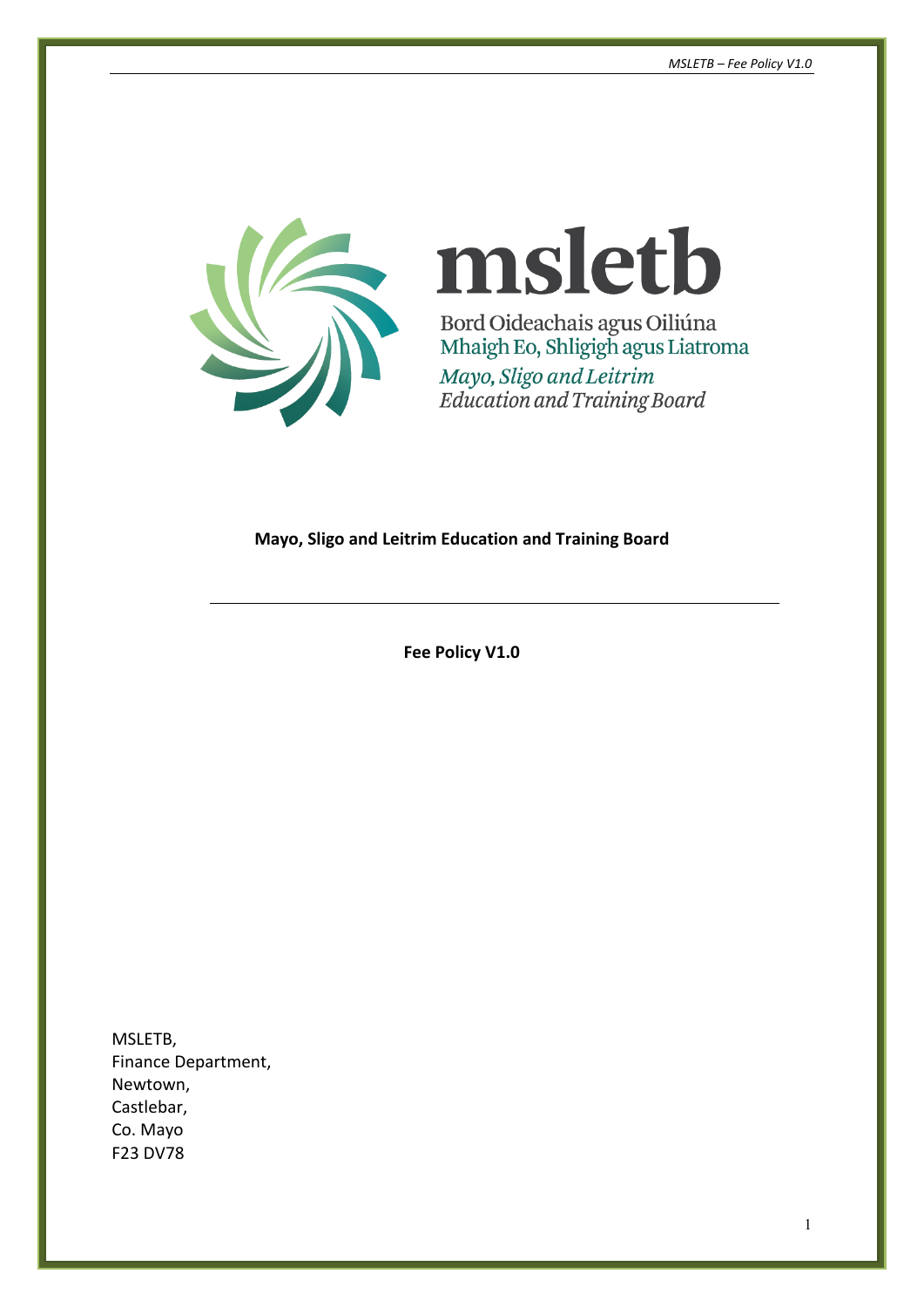#### **DOCUMENT CONTROL SHEET**

| <b>Business Unit</b>  | Finance, MSLETB |  |  |
|-----------------------|-----------------|--|--|
| <b>Work Category</b>  | Finance         |  |  |
| <b>Document Title</b> | Fee Policy      |  |  |
| Document No.          | V1.0            |  |  |

| <b>Rev</b> (per<br>footer) | <b>Status</b> | Author(s)        | <b>Reviewed</b><br><b>By</b> | <b>Approved</b><br><b>By</b> | Office of<br><b>Origin</b> | <b>Issue</b><br><b>Date</b> |
|----------------------------|---------------|------------------|------------------------------|------------------------------|----------------------------|-----------------------------|
| 1.0                        | Approved      | Working<br>Group | Working<br>Group             | E.M.T.                       | HQ,<br>Castlebar           | 2022-<br>Mar                |
|                            |               |                  |                              |                              |                            |                             |
|                            |               |                  |                              |                              |                            |                             |
|                            |               |                  |                              |                              |                            |                             |
|                            |               |                  |                              |                              |                            |                             |
|                            |               |                  |                              |                              |                            |                             |
|                            |               |                  |                              |                              |                            |                             |
|                            |               |                  |                              |                              |                            |                             |
|                            |               |                  |                              |                              |                            |                             |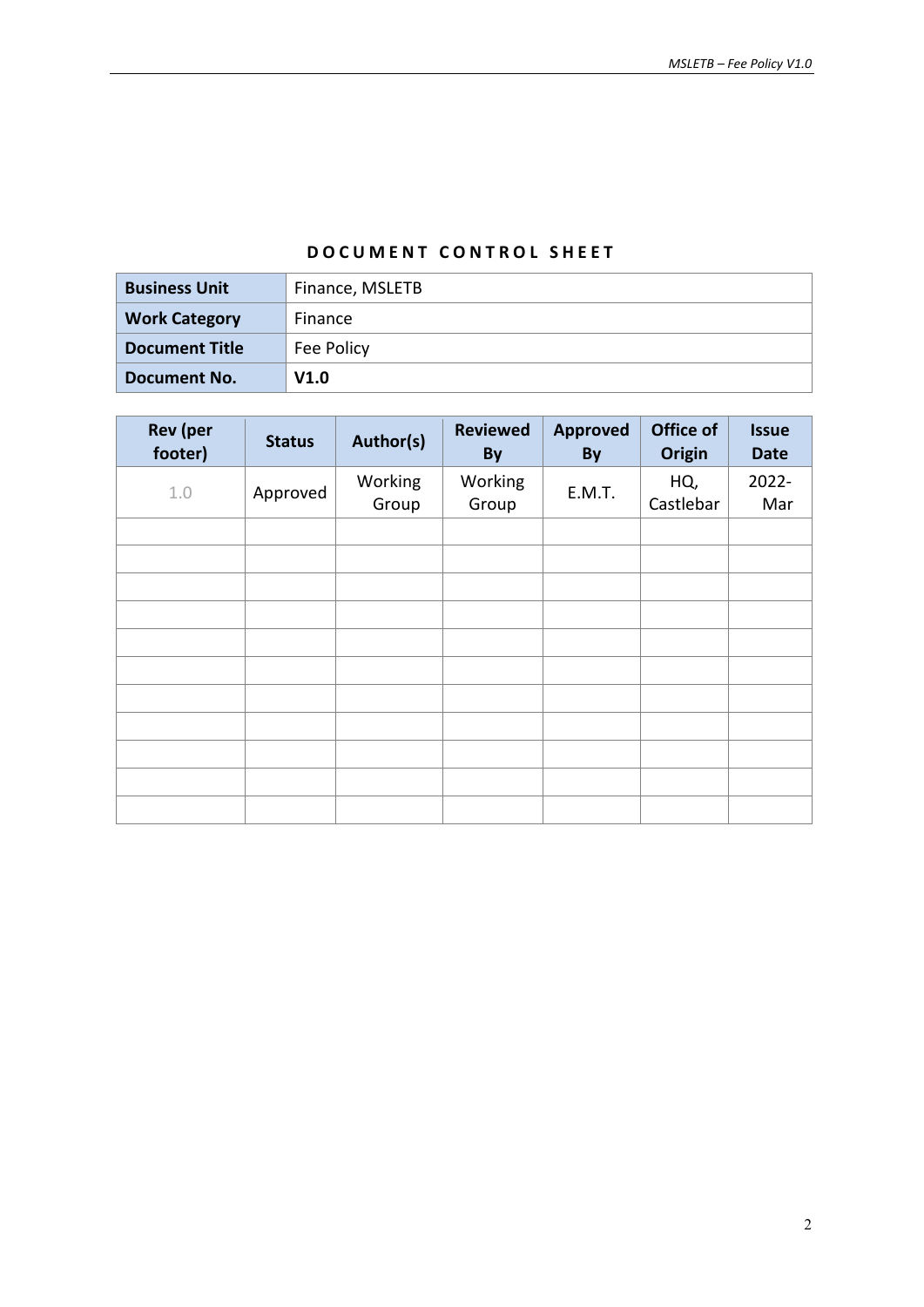#### **Table of Contents**  $1.0$

| 1.  |                                                                       |  |
|-----|-----------------------------------------------------------------------|--|
| 2.  |                                                                       |  |
| 3.  |                                                                       |  |
| 4.  |                                                                       |  |
| 5.  |                                                                       |  |
| 6.  |                                                                       |  |
| 7.  |                                                                       |  |
| 8.  |                                                                       |  |
| 9.  |                                                                       |  |
| 10. |                                                                       |  |
| 11. |                                                                       |  |
| 12. |                                                                       |  |
| 13. |                                                                       |  |
| 14. | Guidance on the Management of Debts Arising from Uncollected Fees  12 |  |
| 15. |                                                                       |  |
| 16. |                                                                       |  |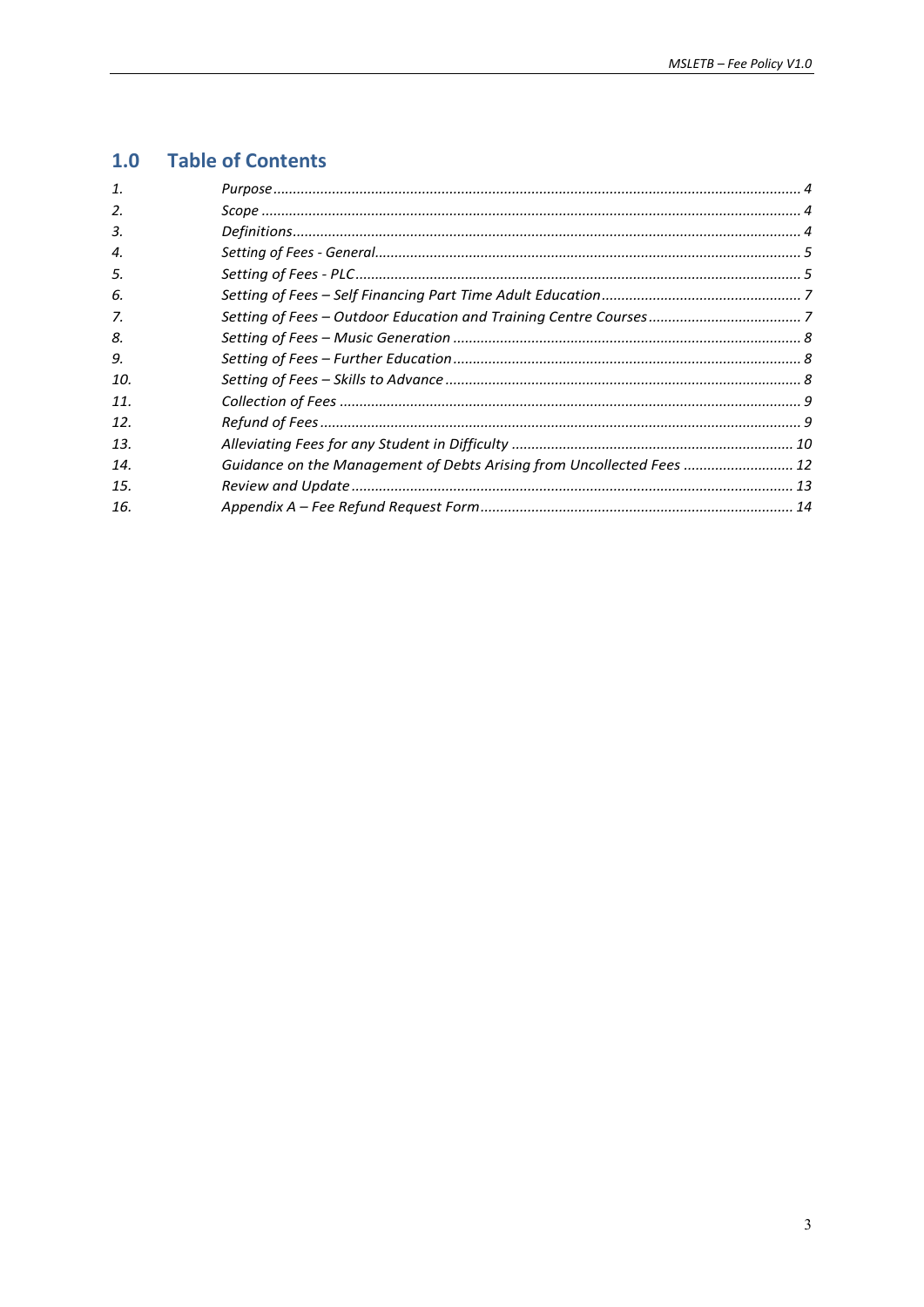#### <span id="page-3-0"></span>**1. Purpose**

This document outlines Mayo, Sligo and Leitrim's Education and Training Board's (MSLETB) policy regarding the setting of appropriate course fees and the collection of same for Further Education and Training Programmes, Night Course Provisions, Outdoor Education Centre courses, Music Generation courses. MSLETB is committed to a fair and equitable approach to fee administration.

#### <span id="page-3-1"></span>**2. Scope**

Areas covered by this policy include:

- Setting of fees
- Collection of fees
- Refund of fees
- Alleviating fees for any student in difficulty
- Guidance on the management of debts arising from uncollected fees

#### <span id="page-3-2"></span>**3. Definitions**

| Word or Phrase | Meaning for the purpose of this policy      |
|----------------|---------------------------------------------|
| Course Fee     | The categories of fees covered under this   |
|                | policy are:                                 |
|                | 1. Post Leaving Certificate (PLC) courses   |
|                | 2. Self-Financing part time adult education |
|                | programmes (which incorporates night        |
|                | classes/evening provision)                  |
|                | 3. Outdoor Education and Training Centre    |
|                | courses                                     |
|                | <b>Music Generation</b>                     |
|                | 5. Further Education Learner Fees           |
|                | 6. Skills to Advance                        |
|                |                                             |
|                | The term course fee does not relate to      |
|                | voluntary contributions collected by        |
|                | second level colleges.                      |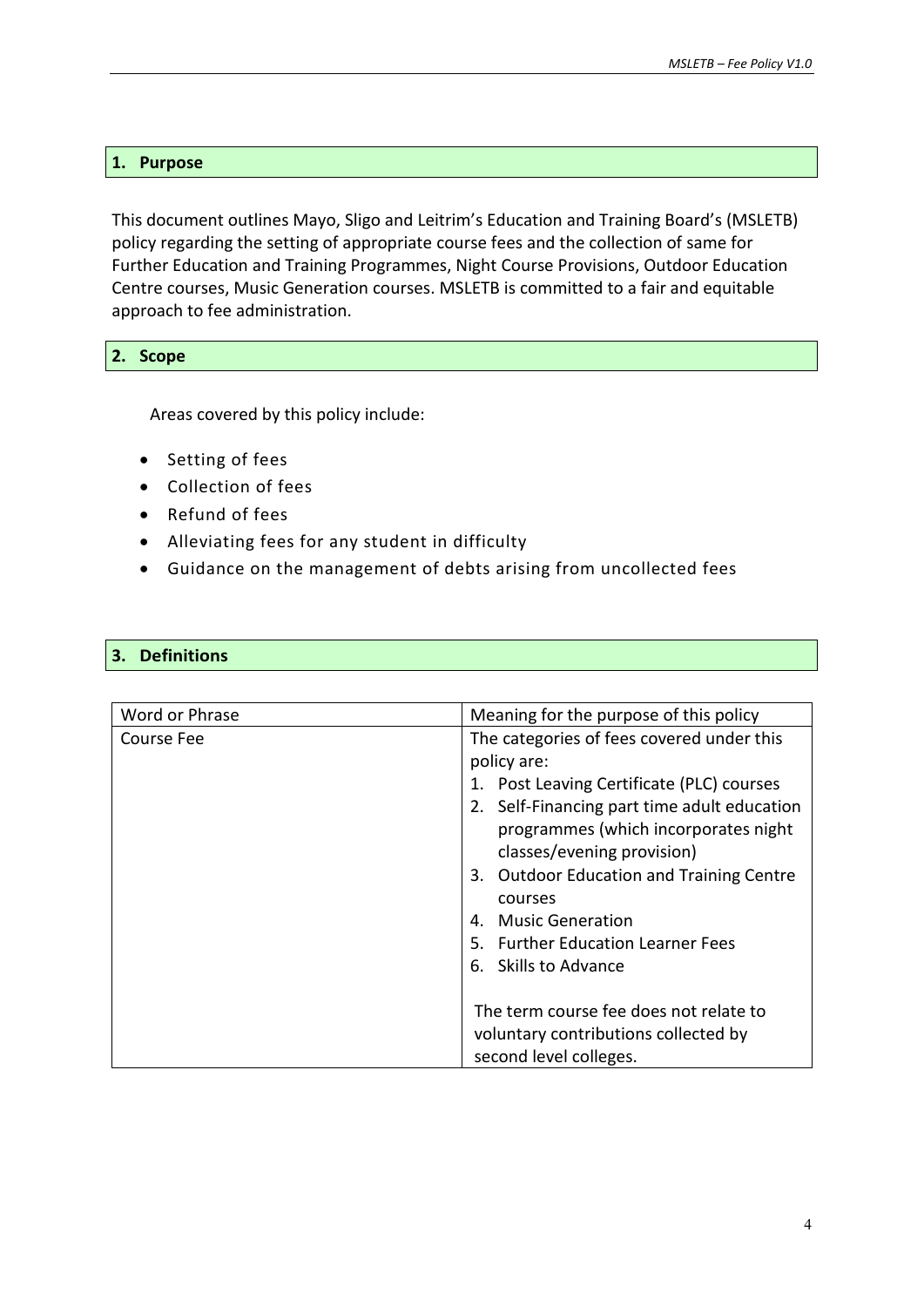#### <span id="page-4-0"></span>**4. Setting of Fees - General**

- 4.1. Fees set must be cognisant of the financial pressures experienced by learners and set at a level which will cover the costs associated with the course on a break-even basis.
- 4.2. Fee proposals should be submitted by the programme coordinator to the Principal/A.E.O./FET Leader for formal approval.
- 4.3. All changes to or newly approved programme fees must be notified to the Head of Finance in advance of the programme beginning in order to set up the administrative/budgeting system requirements.
- 4.4. Any fee reductions or exemptions for learners who are unwaged, in receipt of Department of Employment Affairs and Social Protection (DEASP) payments or for other reasons should be specifically stated in the fee proposal.
- 4.5. Approved fees should be published and clearly advertised e.g. on prospectus documents, websites, promotional materials etc. Each element of the fee should be separately disclosed and the purpose of the fee collected should be stated.

#### <span id="page-4-1"></span>**5. Setting of Fees - PLC**

-

- 5.1. Post Leaving Certificate (PLC) course fees are to be guided by Circulars 13/2011 & 36/1995.
- 5.2. Fees are paid by registered learners in relation to the following:
	- PLC Programme Participant Contribution (Government Levy)<sup>[1](#page-4-2)</sup>
	- Student Services / Materials Charges
	- Examination Fees
- 5.3. Where Student Services / Materials Charges or Examination Fees are levied by providers in respect of PLC courses, it must be made clear to participants that any exemptions apply only to the PLC Programme Participant Contribution and/or the QQI exam fee.

The following chart shows details of the exemptions applying.

|                                           | <b>Medical Card</b> | Grant | <b>BTEA</b> | vtos |
|-------------------------------------------|---------------------|-------|-------------|------|
| PLC Programme Participation Contribution  |                     |       |             |      |
| €200                                      |                     |       |             |      |
| Examination fees (QQI)                    |                     |       |             |      |
|                                           |                     |       |             |      |
| <b>Student Services/Materials Charges</b> |                     |       |             |      |
|                                           |                     |       |             |      |

<span id="page-4-2"></span><sup>1</sup> Note – The PLC Government Levy fee of EUR200 is abolished effective from the 2022/2023 school year.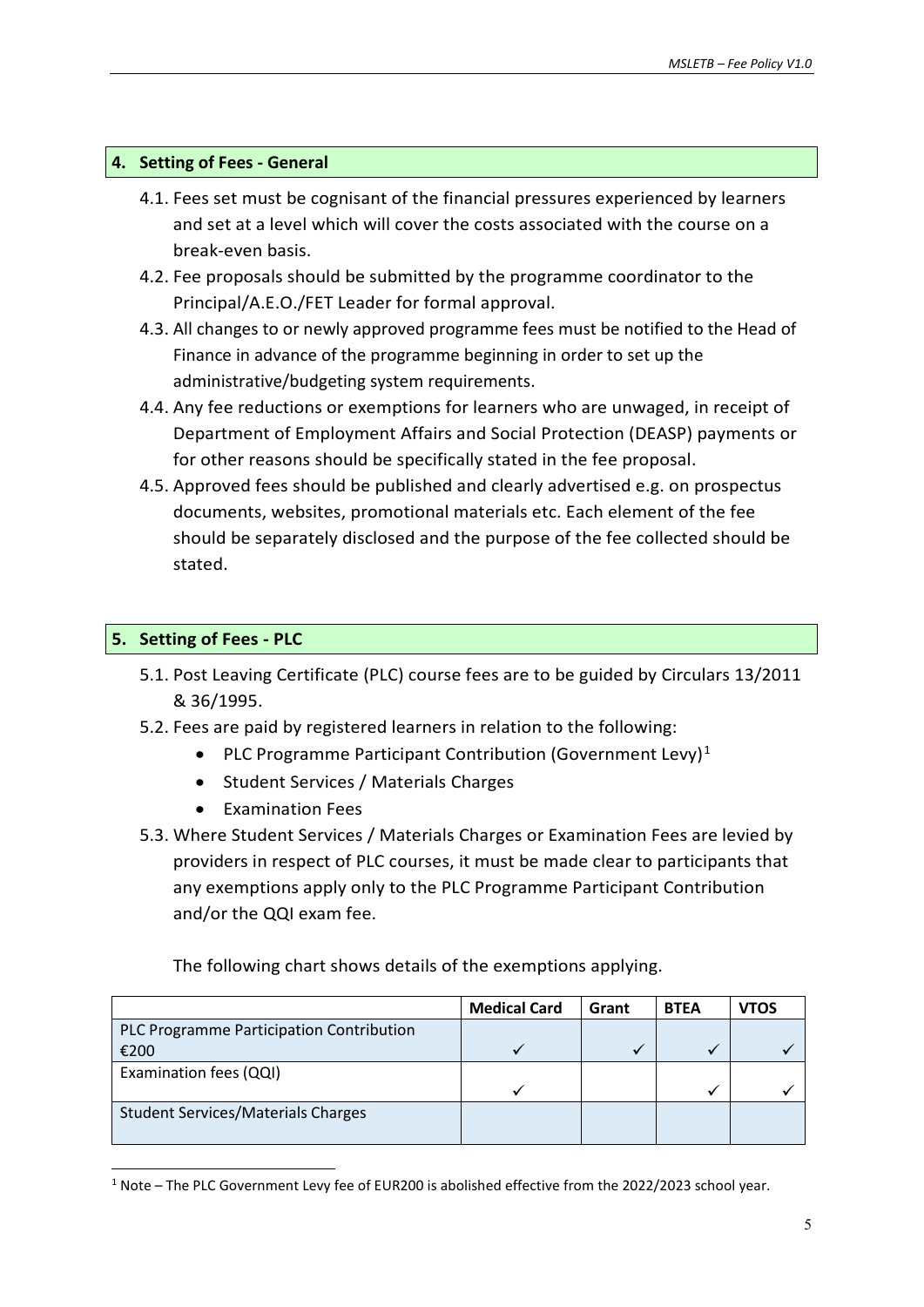5.4. PLC Programme Participant Contribution (Government Levy). Budget 2011 provided for the introduction of an annual PLC programme participant contribution of €200. Course providers must collect the participant contribution from all eligible participants. This amount is payable prior to the census enrollment date, generally the 1<sup>st</sup> of October each year.<sup>[2](#page-5-0)</sup>

Eligible participants on PLC courses of more than one year's duration must pay the contribution for each year of that course.

The following categories of participant are exempt from paying the contribution:

- Full medical card holders in their own right and their dependent children;
- Those who are eligible under the student grant scheme;
- Those in receipt of the Back to Education Allowance (BTEA) or Vocational Training Opportunities Scheme (VTOS) allowances.

Providers must seek and retain evidence that a participant is exempt from paying the contribution.

#### 5.7. Student Services / Materials Charges

The student services charge relates to the cost of covering services, materials and supports provided to the student or of benefit to the student. Examples of costs covered by this charge include but are not limited to

- Photocopying
- Books

-

- Course Materials
- Communications, Administrative & Technical Support

The student services charge will vary between courses and colleges and should be sought in one instalment where practical.

#### 5.8. Examination Fees

Examination fees are set by awarding bodies (e.g. QQI) on an annual basis.

In some instances, the fee includes a requirement to register with the awarding board at the commencement of a course. In such cases, it may not be possible to

<span id="page-5-0"></span> $2$  Note – The PLC Government Levy Fee of EUR200 is abolished effective from the 2022/2023 school year.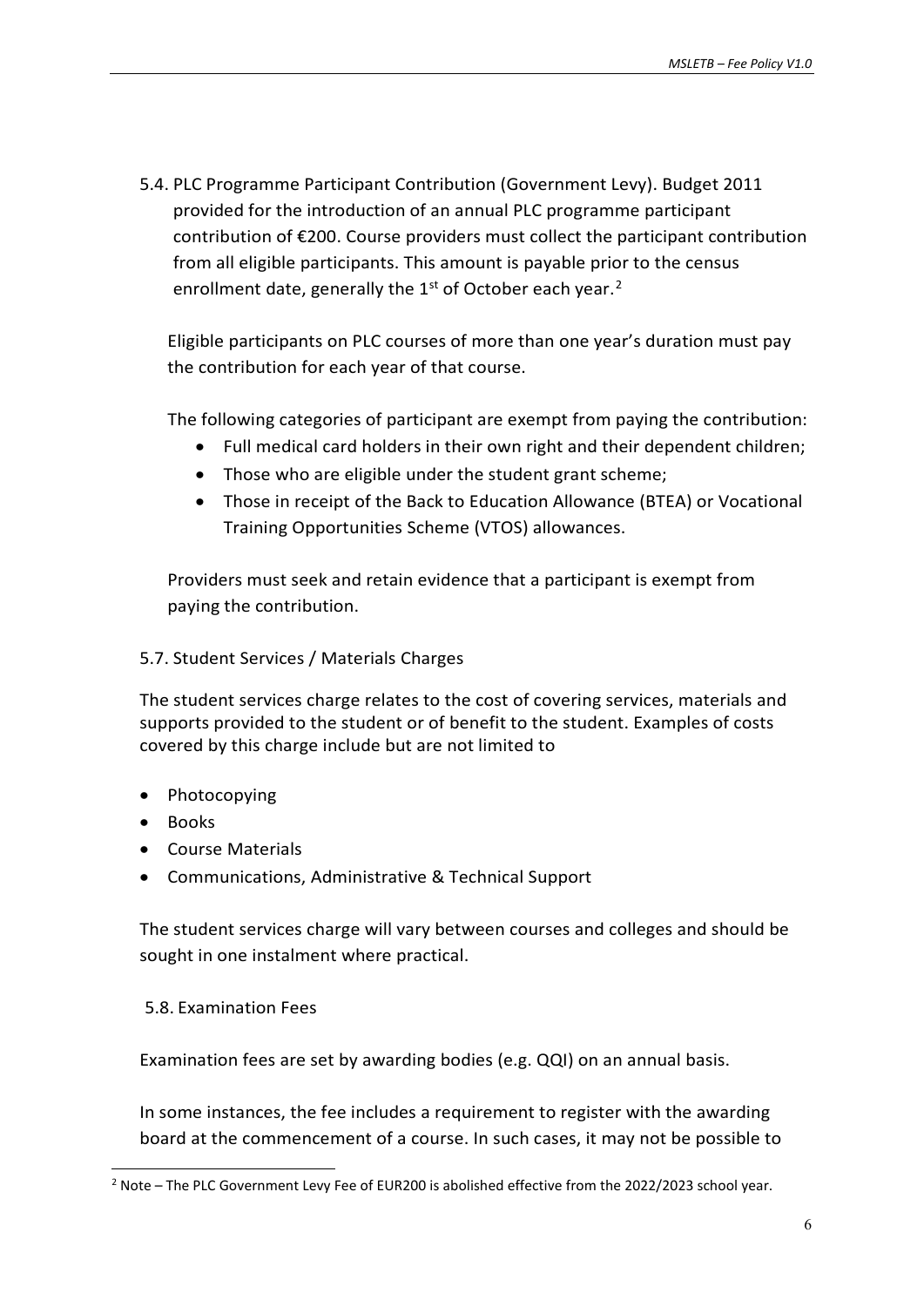refund any fees paid, even if the student does not complete the course for certification.

5.9. Additional charges may apply on a course by course basis as follows:

- Specialist class materials charge, including any specific excursion charges relating to that course
- Uniforms, clothing, other equipment and books which become the property of the student.

#### <span id="page-6-0"></span>**6. Setting of Fees – Self Financing Part Time Adult Education**

- 6.1. The delivery of self-financing part time adult education classes in second level colleges is to be guided by Circular 46/2000.
- 6.2. The fees should be set at a level to cover all costs other than post of responsibility allowances. These would include costs of tuition, secretarial and caretaking services, lighting, heating, equipment, advertising, course materials etc.
- 6.3. Fees should be pitched at a level which equals at least 130% of the tuition cost. (Where the cost of the course has been covered by existing fee collection, there is the potential to offer reduced fees at a rate of 30% of tuition fees, to second chance learners)

#### <span id="page-6-1"></span>**7. Setting of Fees – Outdoor Education and Training Centre Courses**

- 7.1. Fees should cover all costs of delivery of outdoor provision. This includes staffing, insurance, depreciation of equipment and running costs of the Centre. Rates vary depending on the requirements of the group i.e. numbers, meals, bus collection etc.
- 7.2. Achill OETC regularly check our pricing with the 11 other ETB outdoor Centre's to maintain reasonable price parity across the network.
- 7.3. Fees are set at rates that encourage active participation in Outdoor Education for the learner and non-loss making for the Centre.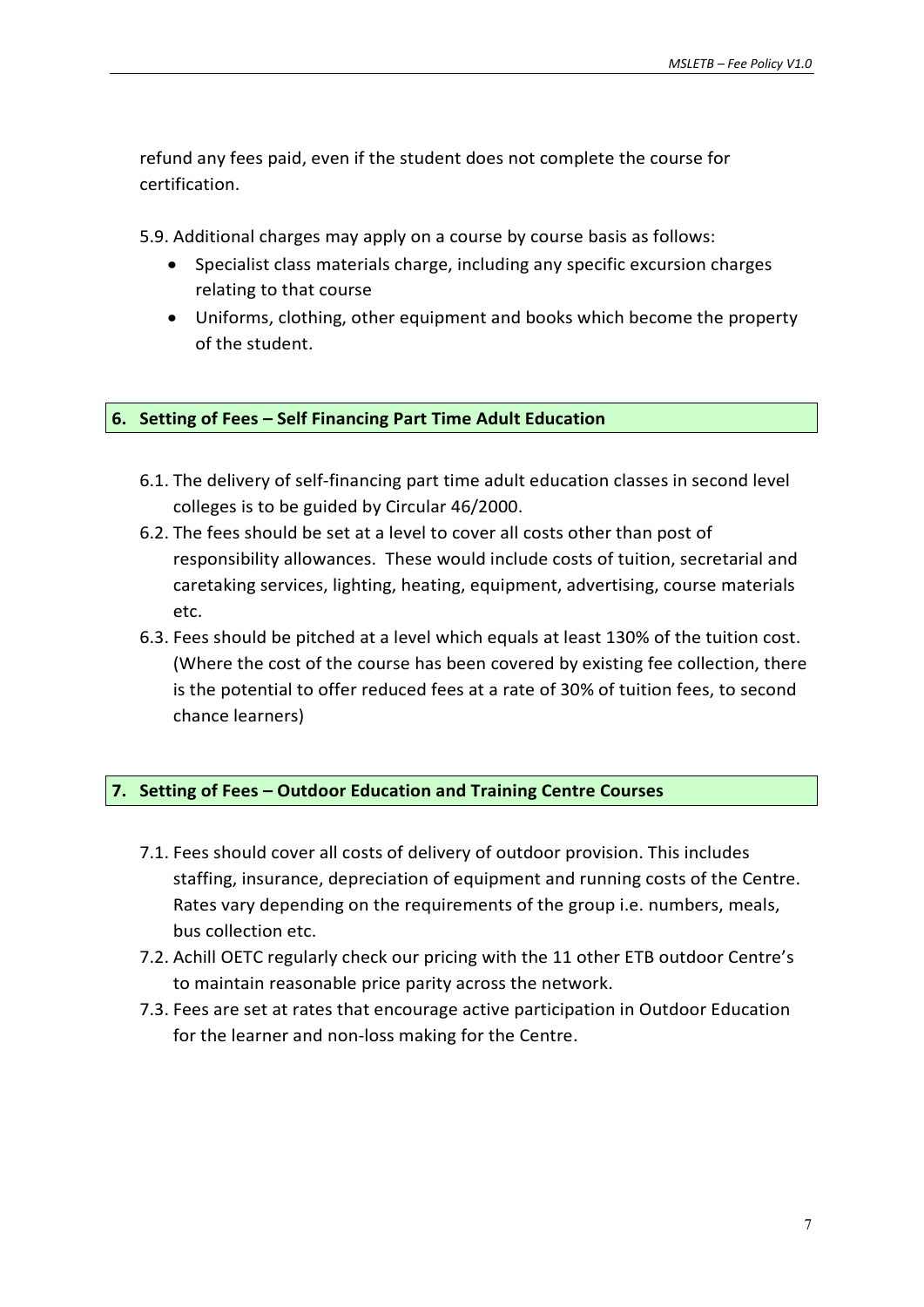#### <span id="page-7-0"></span>**8. Setting of Fees – Music Generation**

- 8.1. Music Generation is Ireland's National Music Education Program. Initiated by Music Network, co-funded by U2, The Ireland Funds, The Department of Education and Local Music Education Partnerships.
- 8.2. Music Generation fees are guided locally by the need for accessibility to performance music education for all.
- 8.3. Music Generation fees are set locally to encompass it's funding model which is based on providing subsidised access to music education and in such offers an inclusive, sustainable, high quality music education through Local Music Education Partnerships at an accessible rate.
- 8.4. Fees are set locally to cover 50% of programming costs where possible.

#### <span id="page-7-1"></span>**9. Setting of Fees – Further Education**

- 9.1. The delivery of Further Education programmes (e.g. Back to Education Initiative, Adult Literacy Programmes etc.) are guided by their respective Operational Guidelines issued by Department of Education and Skills 2012 and current National FET Strategies.
- 9.2. Those learners who do not qualify for free tuition under the respective guidance as outlined above, must pay a reasonable fee that will cover apportioned tuition and marginal costs. The current cost per module can be found on the MSLETB website.

#### <span id="page-7-2"></span>**10. Setting of Fees – Skills to Advance**

- 10.1. Under route 1: Direct Employee Access
	- Employees within the priority target group undertaking relevant programmes at or below level 5 will be free of charge.
	- Employees qualifying under the policy and undertaking level 6 programmes will make a cash contribution equating to 30% of programme costs.
- 10.2. Under route 2: Enterprise Engagement and route 3: Regional Initiatives
	- Employees will not contribute to the cost of the programme.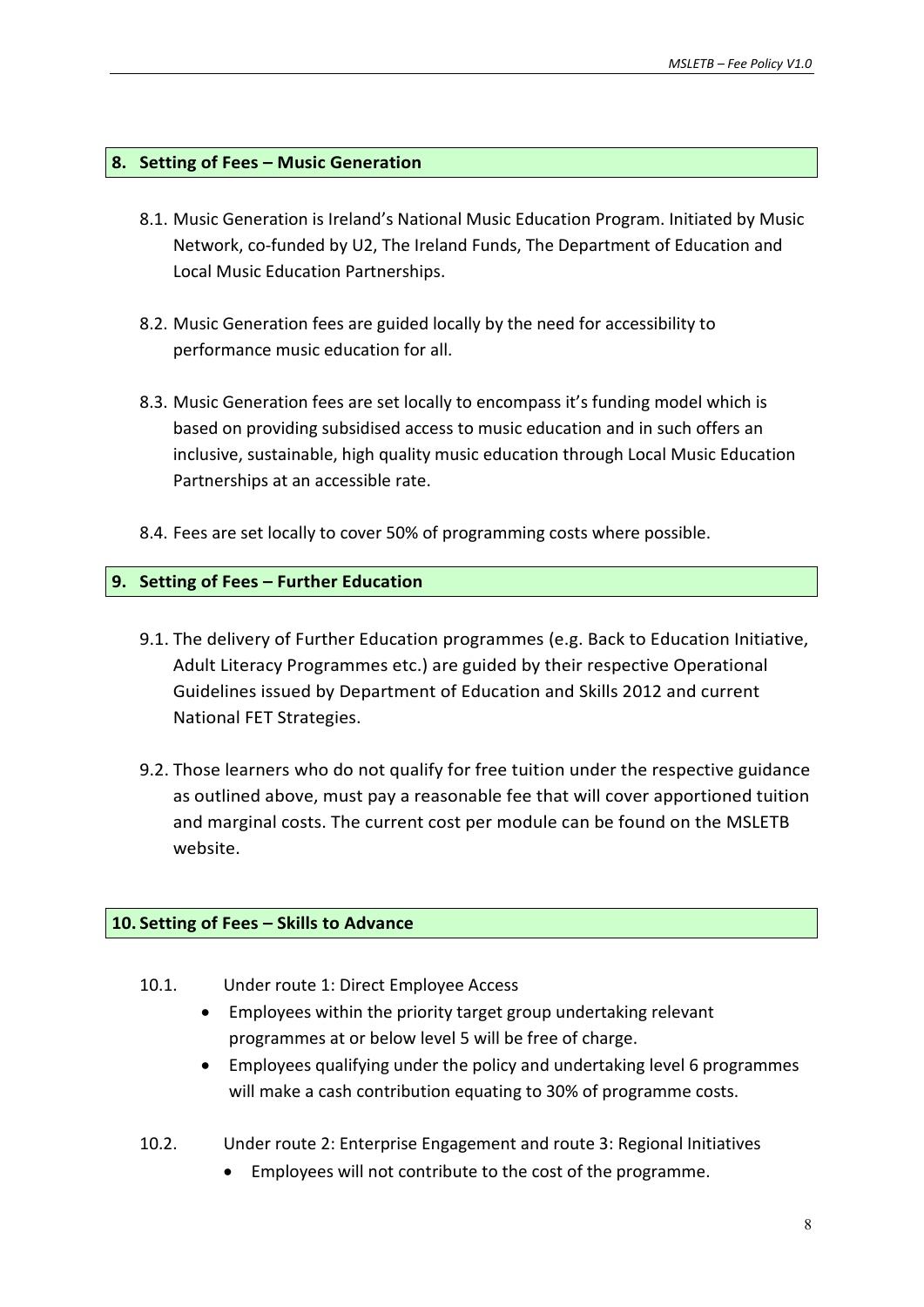#### <span id="page-8-0"></span>**11. Collection of Fees**

- 11.1.In line with Government Policy to move away from cash transactions, MSLETB encourages that fees should be collected using the online payment facilities where available. Where online payments are not possible, payments will be accepted via cheque, bank draft or postal order (made payable to MSLETB) or debit/credit card (where available). The taking of cash should be restricted and only done in exceptional circumstances.
- 11.2.All fees should be paid in full prior to commencement of the course.
- 11.3.Where the provider has determined that the level of fees payable is significant they may offer a structured payment plan to learners. Any payment plan put in place will aim to recoup the total fee over the shortest possible period.
- 11.4.In the case of payments of fees by third party organisations, the organisation must pay the fees for the applicant before s/he can be registered on the course. Any subsequent refund will be repaid to the third party organisation.
- 11.5.It is the responsibility of the applicant/student to
	- Pay all fees due within the specified timeframe
	- Ensure they keep all receipts and documentation as evidence of payment
	- Engage with the course provider immediately if they are experiencing difficulties in relation to paying fees.

#### <span id="page-8-1"></span>**12. Refund of Fees**

- 12.1. An applicant wishing to request any refund must complete a fee refund request form (See Appendix A), and sign and return it to their programme coordinator with proof of fee payment.
- 12.2. Applications for refund of fees in each case must be approved by the designated course leader (e.g. Principal, FET Leader, A.E.O.)
- 12.3. Online payment refunds will be made back to the credit card/debit card used to pay the fee where possible, where it is not possible to refund to the card, the refund will be via E.F.T.
- 12.4. Refund of non-card payments will be made via E.F.T.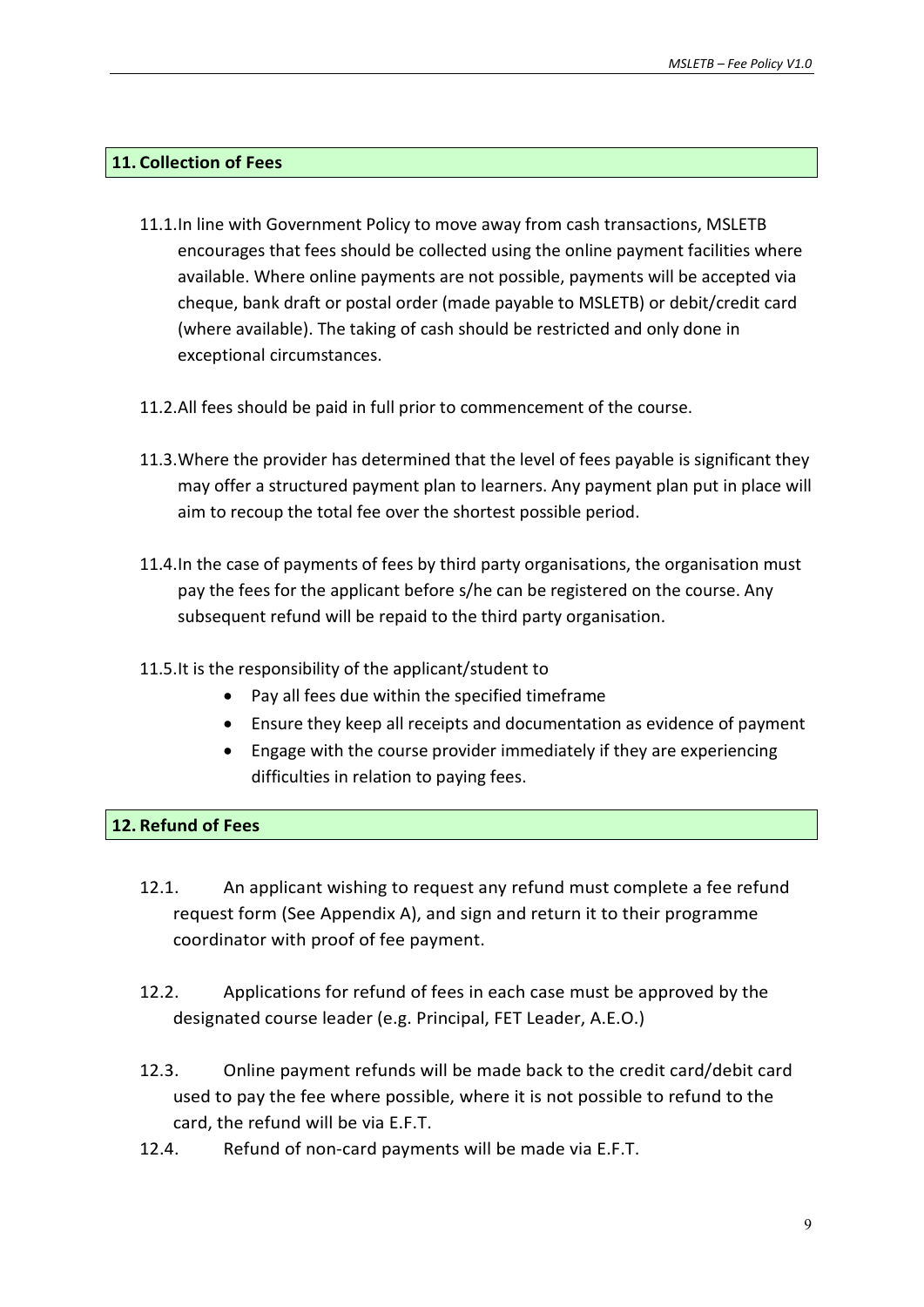- 12.5. The processing of larger refunds (multiple e.g. cancelled courses) must be notified to MSLETB Finance Department in advance of processing.
- 12.6. Refunds will not be made to a student who has commenced on a course, except in exceptional circumstances.
- 12.7. The review of refund applications should reference the date of last attendance in addition to the date the refund was requested.
- 12.8. A clear record of each refund decision must be held including
	- The reason for the refund application
	- The amount of the refund
	- Sign-off authorising the refund decision
- 12.9. Guidance in relation to specific fees:
	- If examination fees have been paid by the student but those fees have not yet been remitted to the external examination body, those fees may be refunded less any applicable cancellation fee charged by the external examination body.
	- If uniforms, kits, books etc… have been given to the student, the fee in respect of these costs should not be refunded.
	- With respect of PLC courses, the PLC Programme Participant Contribution (Government Levy) cannot be refunded if a student leaves a course after the 30th of September.[3](#page-9-1)

#### <span id="page-9-0"></span>**13. Alleviating Fees for any Student in Difficulty**

-

13.1. MSLETB recognises that some students attending courses may face financial difficulties that could impact on their participation and ability to complete the course they have enrolled on. While the level of fees associated with a course are calculated to be at a level which minimises any possible barrier to participation, and are set to reflect the costs associated with that course, it is recognised that even these minimal charges may create difficulties for some students.

<span id="page-9-1"></span><sup>&</sup>lt;sup>3</sup> Note – The PLC Government Levy fee of EUR200 is abolished effective from the 2022/2023 school year.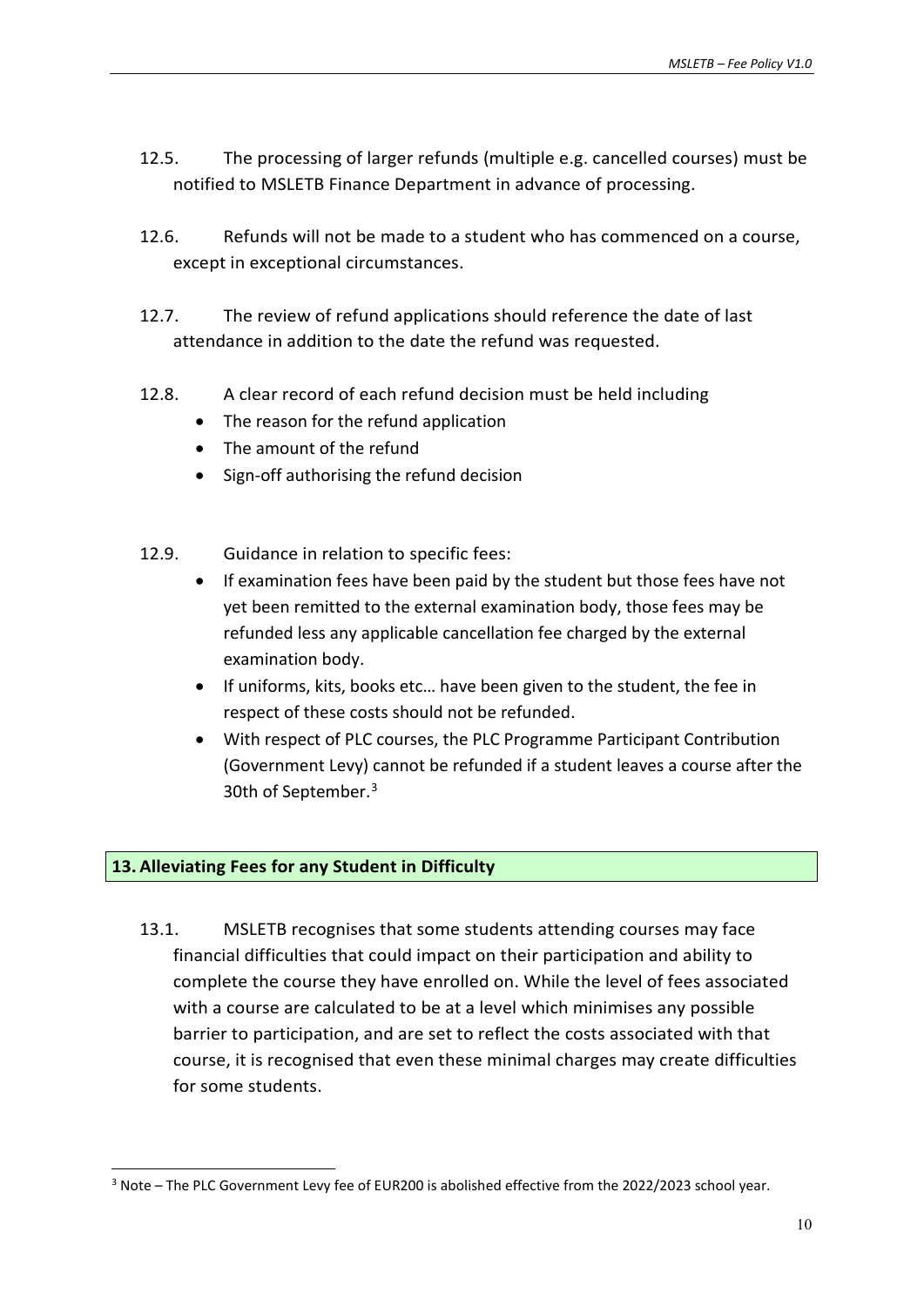- 13.2. In order to minimise the impact that such fees may have the following mechanisms may apply:
	- Structured Payments
	- Fee Waiver

### 13.3. Structured Payments

For many students experiencing financial difficulties, the application of a structured part-payment plan may provide students the flexibility required to ensure that they can participate or continue to participate on the course. Applying a structured payment plan is decided by the approver who is the course coordinator, principal or centre manager. It should meet the following criteria:

- The approver must satisfy themselves that the case presented by the student is genuine and that there is a realistic expectation and commitment that the payment will be met.
- There should be a written agreement in place setting out the amount to be paid, the instalments required and the expected timeframe. This should be signed by both the approver and the student.
- The payment should be collected over the minimum possible period and not extend beyond the initial weeks or months of the course.
- A log of all payments made must be kept by the approver.
- Students who fail to adhere to the terms of the agreement will be prevented from receiving any certification outcomes until all obligations are met.
- Any materials, equipment etc… that is provided to a student entering into a part payment agreement remains the property of MSLETB until the agreement is met in full.
- In the event that the student fails to complete the course, the approver makes every effort to recoup the monies owed/outstanding.

#### 13.4. Fee Waiver

Students in certain defined categories are entitled to exemptions for the PLC Government Levy and QQI certification costs as outlined in section 5.6. Outside of these circumstances these fees can only be waived in exceptional circumstances.

Fees associated with equipment, kits, uniforms etc… which become the personal property of the learner on completion of the course (or on receipt of payment) may **not** be waived.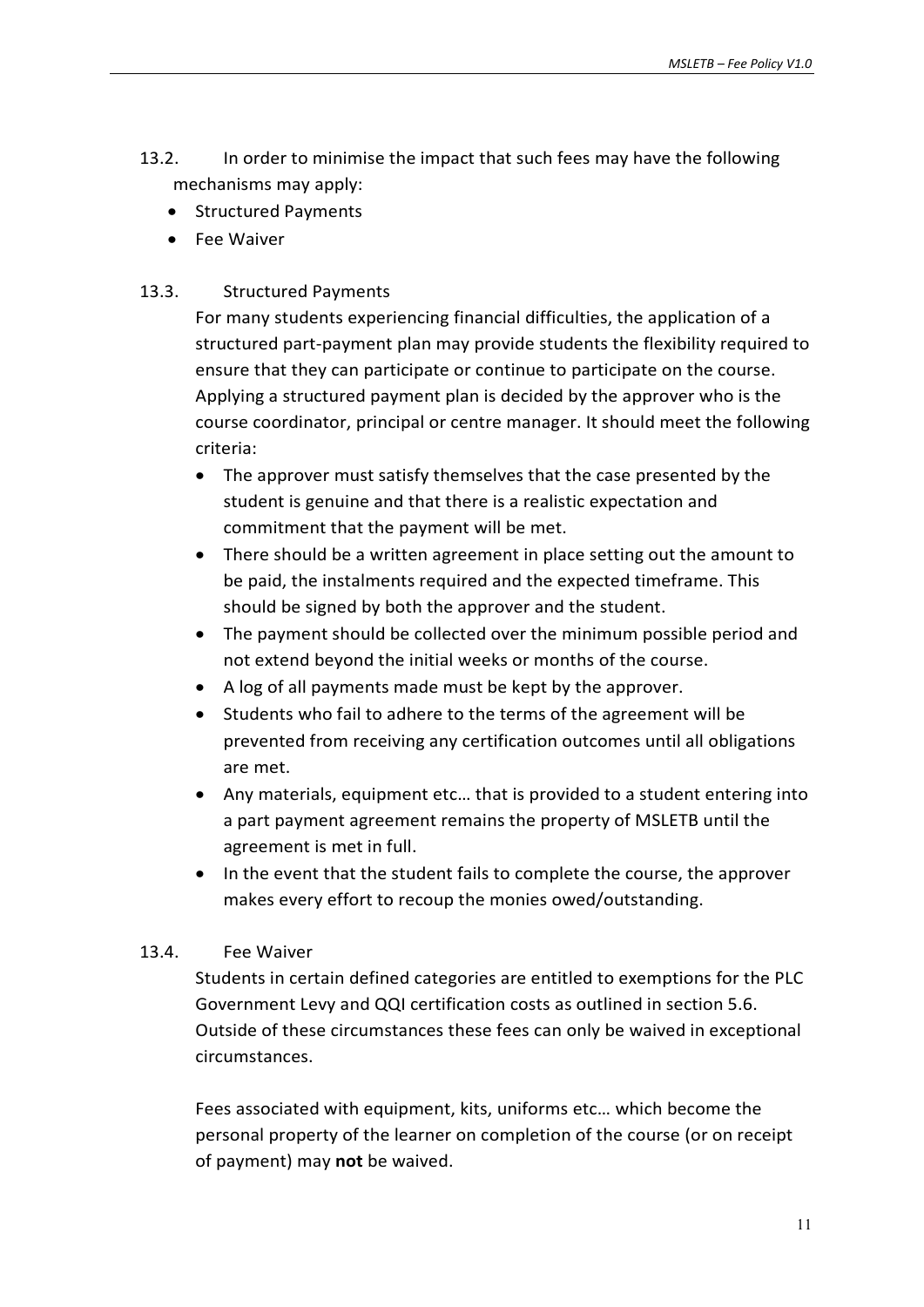Applying a fee waiver should be decided by the course coordinator in the first instance and submitted to the Principal/A.E.O/FET Leader for final approval. It should meet the following criteria:

- The approver must satisfy themselves that the case presented by the student is genuine and that there is a realistic expectation that the student may fail to complete the course if a waiver is not provided.
- There should be a written agreement in place setting out the reasons for approving the fee waiver, and the amount and description of the fees (in accordance with data protection regulations) being waived. This should be signed by both the approver and the student.
- A log/register of all waiver agreements must be kept by the approver and reported to the Director of FET and the Finance Department.

#### <span id="page-11-0"></span>**14.Guidance on the Management of Debts Arising from Uncollected Fees**

- 14.1. Any unpaid course fees are considered to be a debt of the student payable to MSLETB.
- 14.2. Where a student has not paid his/her fees in full and has not contacted the course provider regarding any difficulties they are experiencing with the payment of fees the following remedies are available
	- Removal of college identity card until fees are paid in full or an agreed arrangement is put in place to provide for payment
	- Refusal to sign attendance forms (BTEA, Third party or student card request forms etc…)
	- Suspension from involvement in college activities, including availing of classes/tutorials, study and library facilities and completion of exams etc.
- 14.3. The course provider is required to keep an up to date record of fees paid and monies owed and to review this on a regular basis.
- 14.4. Each course provider is advised to review the fee record at least monthly and seek payment of outstanding fees. At commencement of the course, the course provider should communicate with all students who have fees outstanding and who have not engaged to agree alleviation measures if they are experiencing difficulties.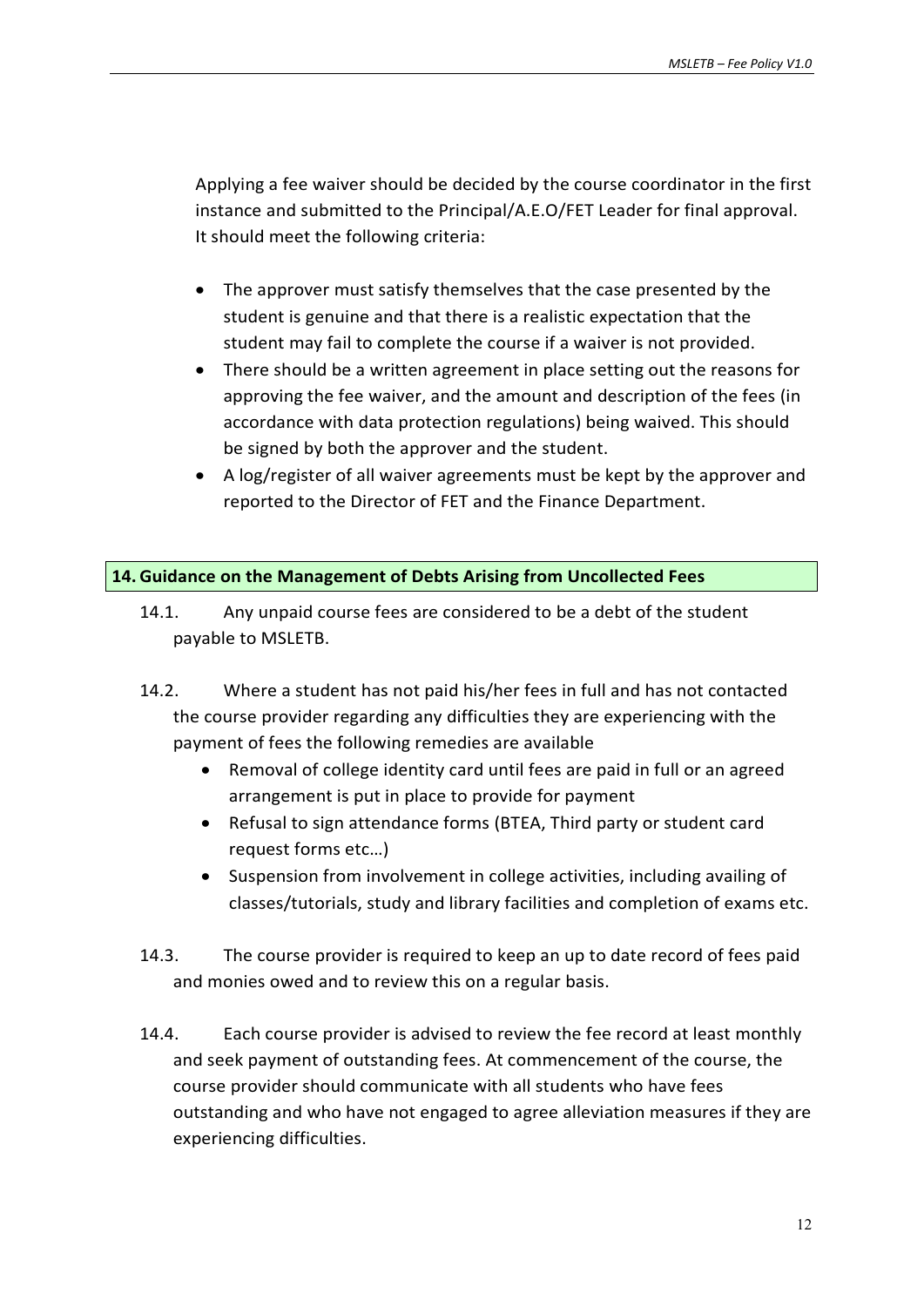- 14.5. A record of all communications should be kept as well as a record of any actions taken on foot of responses/non-responses.
- 14.6. Prior to any course assessment, any students with outstanding fees must be written to, advising them of the amount outstanding.
- 14.7. If at the end of the course if there are debts that are deemed irrecoverable, any request for write-off should be authorised by the school/centre board of management.
- 14.8. All irrecoverable monies should be recorded and notified to MSLETB Head of Finance.

#### <span id="page-12-0"></span>**15. Review and Update**

15.1. This policy will be reviewed and updated every 2 years or more frequently if necessary to ensure any changes to MSLETB's organisation structure and business practices are properly reflected in the policy.